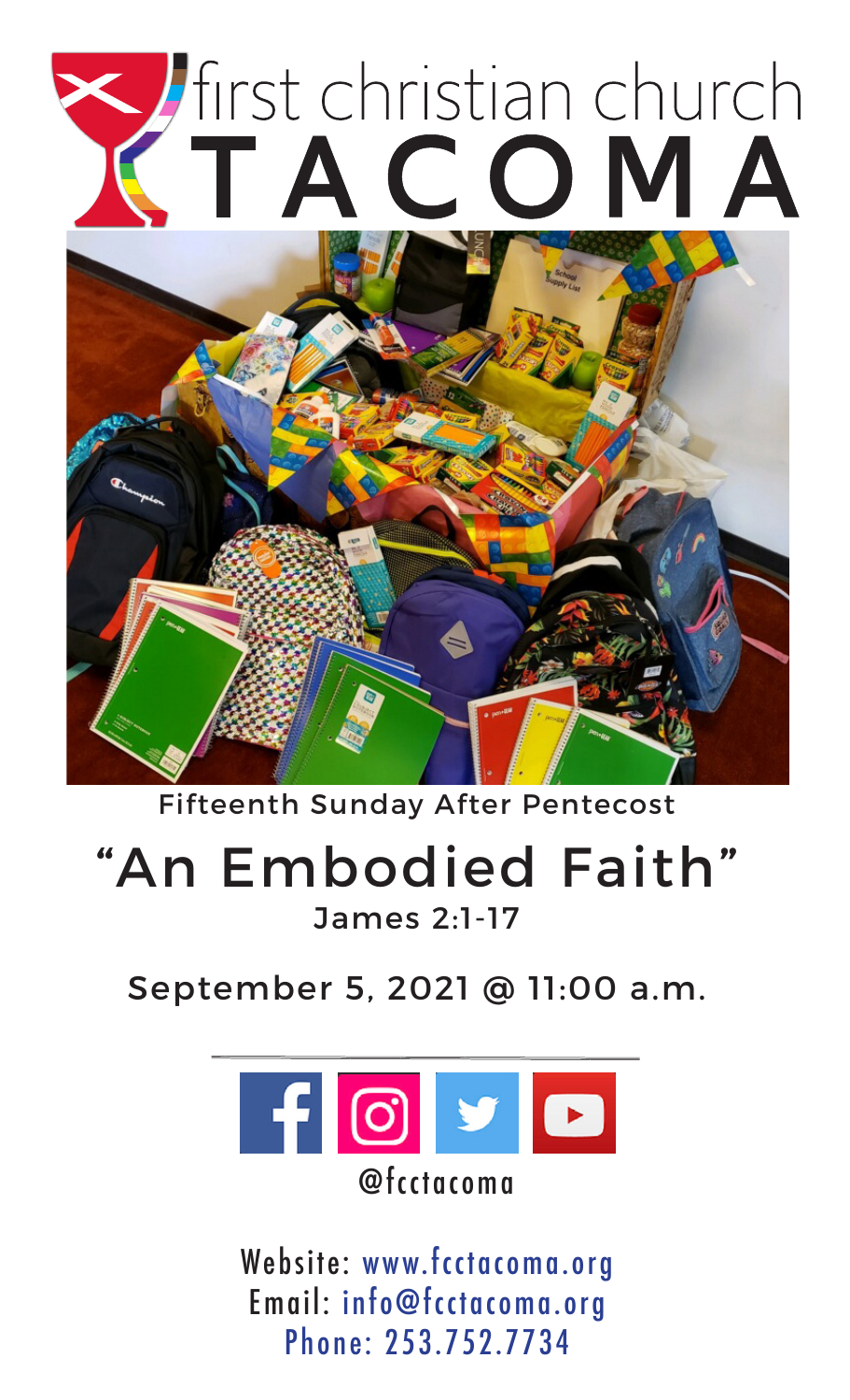#### *\*Please stand if you are able*

### **Gathering Music**

| Welcome                         | Rev. Doug Collins                                                                                                                                                         |                 |
|---------------------------------|---------------------------------------------------------------------------------------------------------------------------------------------------------------------------|-----------------|
| <b>Prelude</b>                  |                                                                                                                                                                           | <b>FCC Trio</b> |
|                                 | This Little Light of Mine                                                                                                                                                 |                 |
| <b>Call to Worship</b>          |                                                                                                                                                                           | Lee Utley       |
| Liturgist:                      | Our world offers many wide avenues                                                                                                                                        |                 |
|                                 | and beautiful boulevards to walk;                                                                                                                                         |                 |
| All:                            | Our God invites us to walk the road                                                                                                                                       |                 |
|                                 | of service and sacrifice.                                                                                                                                                 |                 |
| Liturgist:                      | Our society suggests we put down our roots                                                                                                                                |                 |
|                                 | in the shallow soil of pleasure and greed.                                                                                                                                |                 |
| All:                            | Our God seeks to plant us on the banks of                                                                                                                                 |                 |
|                                 | hope, watered by the rivers of joy and                                                                                                                                    |                 |
|                                 | grace.                                                                                                                                                                    |                 |
| Liturgist:                      | Our culture promotes achievement, success,                                                                                                                                |                 |
|                                 | climbing to the top, ringing the bell.                                                                                                                                    |                 |
| All:                            | Our God tells us if we want to be first                                                                                                                                   |                 |
|                                 | we need to go to the end of the line.                                                                                                                                     |                 |
| *Opening Hymn                   |                                                                                                                                                                           | CH <sub>5</sub> |
| O for a Thousand Tongue to Sing |                                                                                                                                                                           |                 |
| <b>A Time for Prayer</b>        | After a pastoral prayer is offered, worshippers are invited to light<br>a candle at a nearby station as we continue our time of prayer.<br>Standing in the Need of Prayer | Pastor Doug     |
|                                 | CH 579<br><b>Community Prayer</b><br>Eternal Spirit, Earth maker, Dain bearer                                                                                             |                 |

#### **Community Prayer Eternal Spirit, Earth-maker, Pain-bearer** From the New Zealand Prayer Book Find this week's responsive prayer insert in your pew.

## **Scripture Reading Lee Utley**

**James 2:1-17**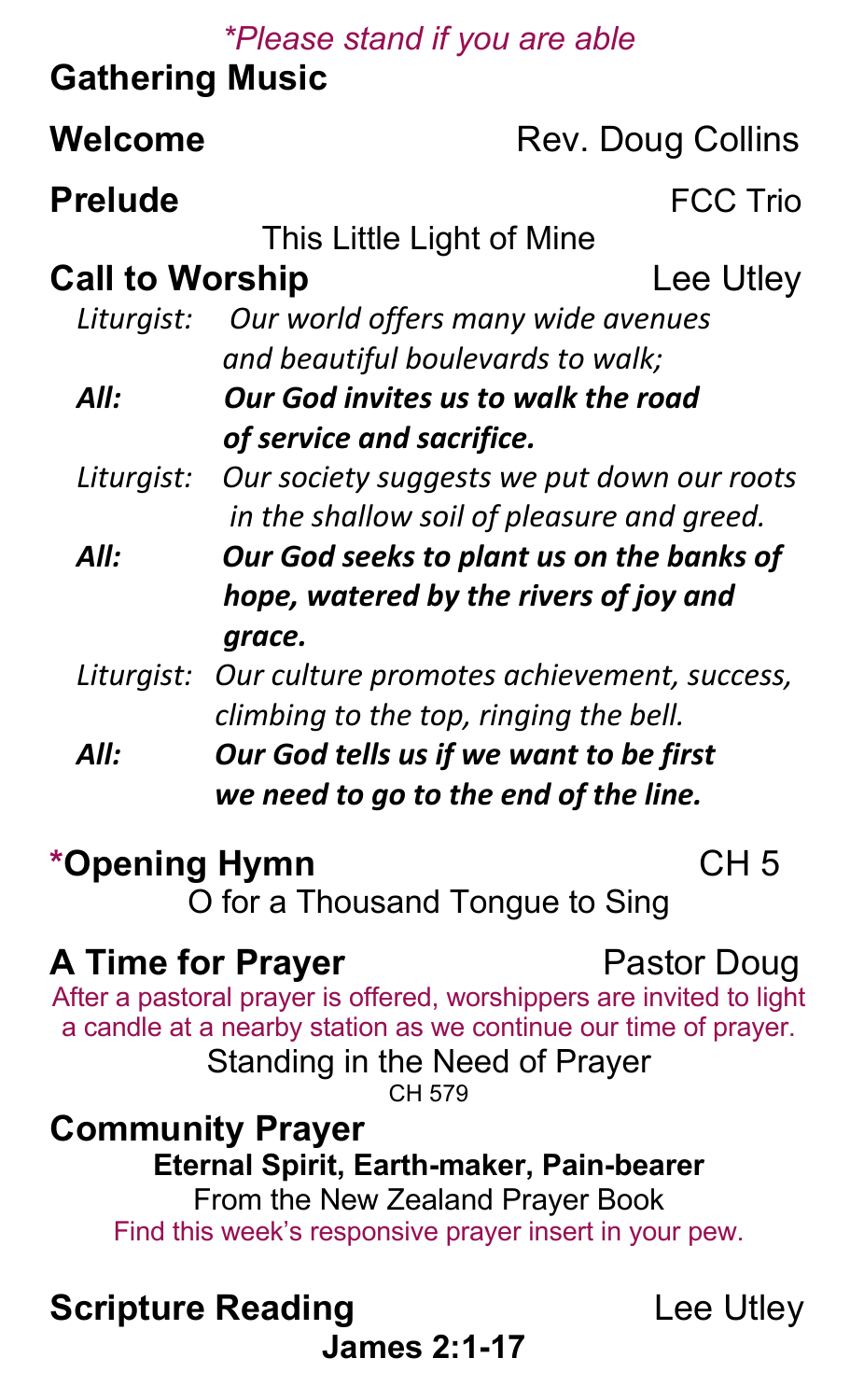My brothers and sisters, do you with your acts of favoritism really believe in our glorious Lord Jesus Christ? **<sup>2</sup>** For if a person with gold rings and in fine clothes comes into your assembly, and if a poor person in dirty clothes also comes in, **<sup>3</sup>** and if you take notice of the one wearing the fine clothes and say, "Have a seat here, please," while to the one who is poor you say, "Stand there," or, "Sit at my feet," **<sup>4</sup>** have you not made distinctions among yourselves, and become judges with evil thoughts? **<sup>5</sup>** Listen, my beloved brothers and sisters. Has not God chosen the poor in the world to be rich in faith and to be heirs of the kingdom that he has promised to those who love him? **<sup>6</sup>** But you have dishonored the poor. Is it not the rich who oppress you? Is it not they who drag you into court? **<sup>7</sup>** Is it not they who blaspheme the excellent name that was invoked over you?

**<sup>8</sup>** You do well if you really fulfill the royal law according to the scripture, "You shall love your neighbor as yourself." **<sup>9</sup>** But if you show partiality, you commit sin and are convicted by the law as transgressors. **<sup>10</sup>** For whoever keeps the whole law but fails in one point has become accountable for all of it. **<sup>11</sup>** For the one who said, "You shall not commit adultery," also said, "You shall not murder." Now if you do not commit adultery but if you murder, you have become a transgressor of the law. **<sup>12</sup>** So speak and so act as those who are to be judged by the law of liberty. **<sup>13</sup>** For judgment will be without mercy to anyone who has shown no mercy; mercy triumphs over judgment.

**<sup>14</sup>** What good is it, my brothers and sisters, if you say you have faith but do not have works? Can faith save you? **<sup>15</sup>** If a brother or sister is naked and lacks daily food, **<sup>16</sup>** and one of you says to them, "Go in peace; keep warm and eat your fill," and yet you do not